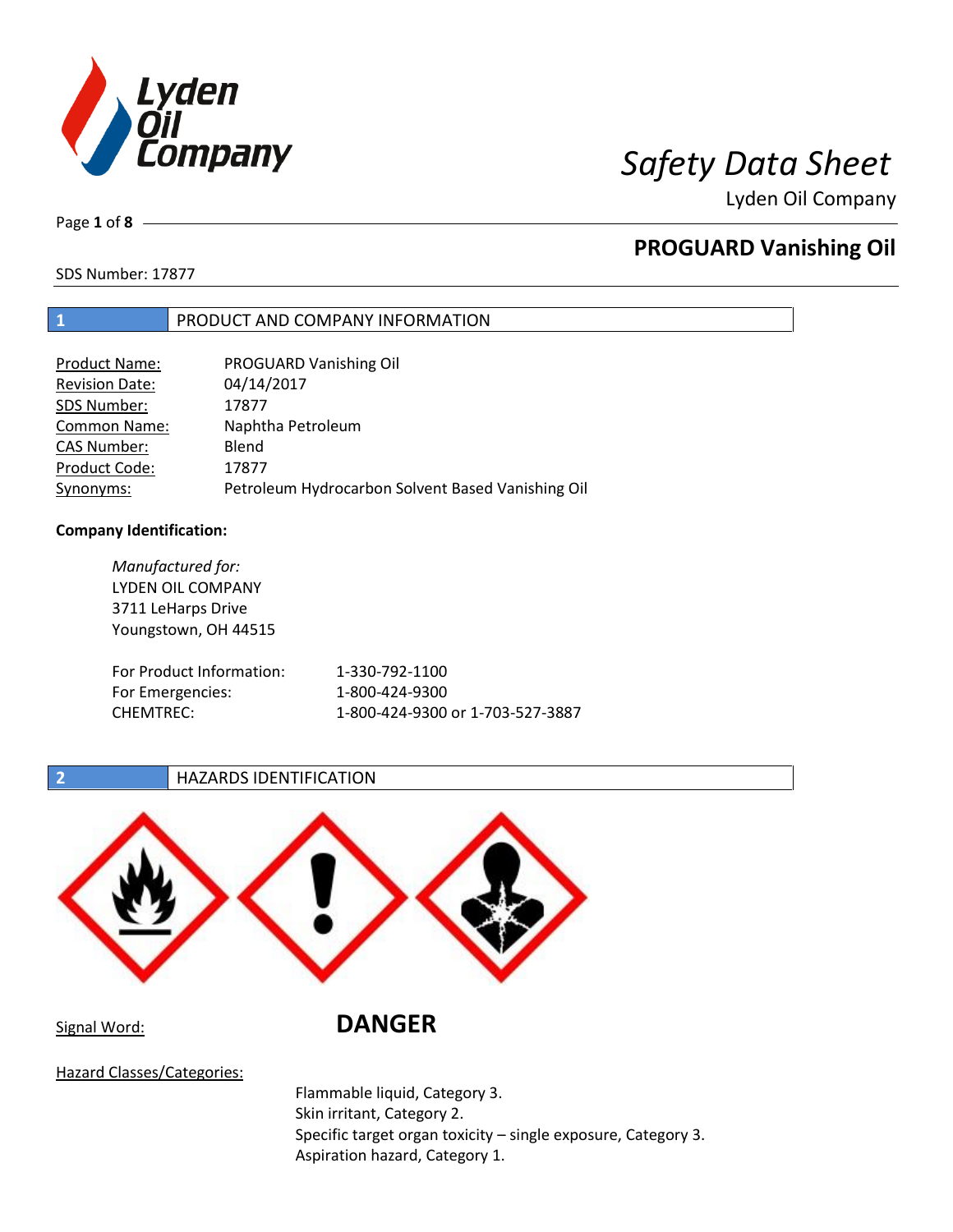

Page **2** of **8**

Lyden Oil Company

|                                 | <b>PROGUARD Vanishing Oil</b>                                              |
|---------------------------------|----------------------------------------------------------------------------|
| SDS Number: 17877               |                                                                            |
| Hazard Statement(s):            |                                                                            |
|                                 | H226: Flammable liquid and vapor.                                          |
|                                 | H315: Causes skin irritation.                                              |
|                                 | H336: May cause drowsiness or dizziness.                                   |
|                                 | H302: Harmful if swallowed.                                                |
| <b>Precaution Statement(s):</b> |                                                                            |
|                                 | P101: If medical advice is needed, have product container or label at      |
|                                 | hand.                                                                      |
|                                 | P102: Keep out of reach of children.                                       |
|                                 | P103: Read label before use.                                               |
|                                 | P261: Avoid breathing.dust/fume/gas/mist/vapors/spray.                     |
|                                 | P302+352 - IF ON SKIN: Wash with soap and water.                           |
|                                 | P210 - Keep away from heat/sparks/open flames/hot surfaces. No<br>smoking. |
| Other Hazard Statement(s):      |                                                                            |
|                                 | -NFPA Ratings:                                                             |
|                                 | Health = $1$                                                               |
|                                 | Fire $= 2$                                                                 |
|                                 | Reactivity = $0$                                                           |
|                                 |                                                                            |

**3 COMPOSITION** / INFORMATION ON INGREDIENTS

## Ingredients:

*Mixture of the substances listed below with nonhazardous additions.*

| <b>Chemical Name</b>              | <b>CAS Number</b> | Percentage |
|-----------------------------------|-------------------|------------|
| Naphtha Petroleum, Heavy Alkylate | 64742-65-7        | >90        |
| Additives                         | Proprietary       | $<$ 10     |

*\*Any concentration shown as a range is to protect confidentiality or is due to batch variation.*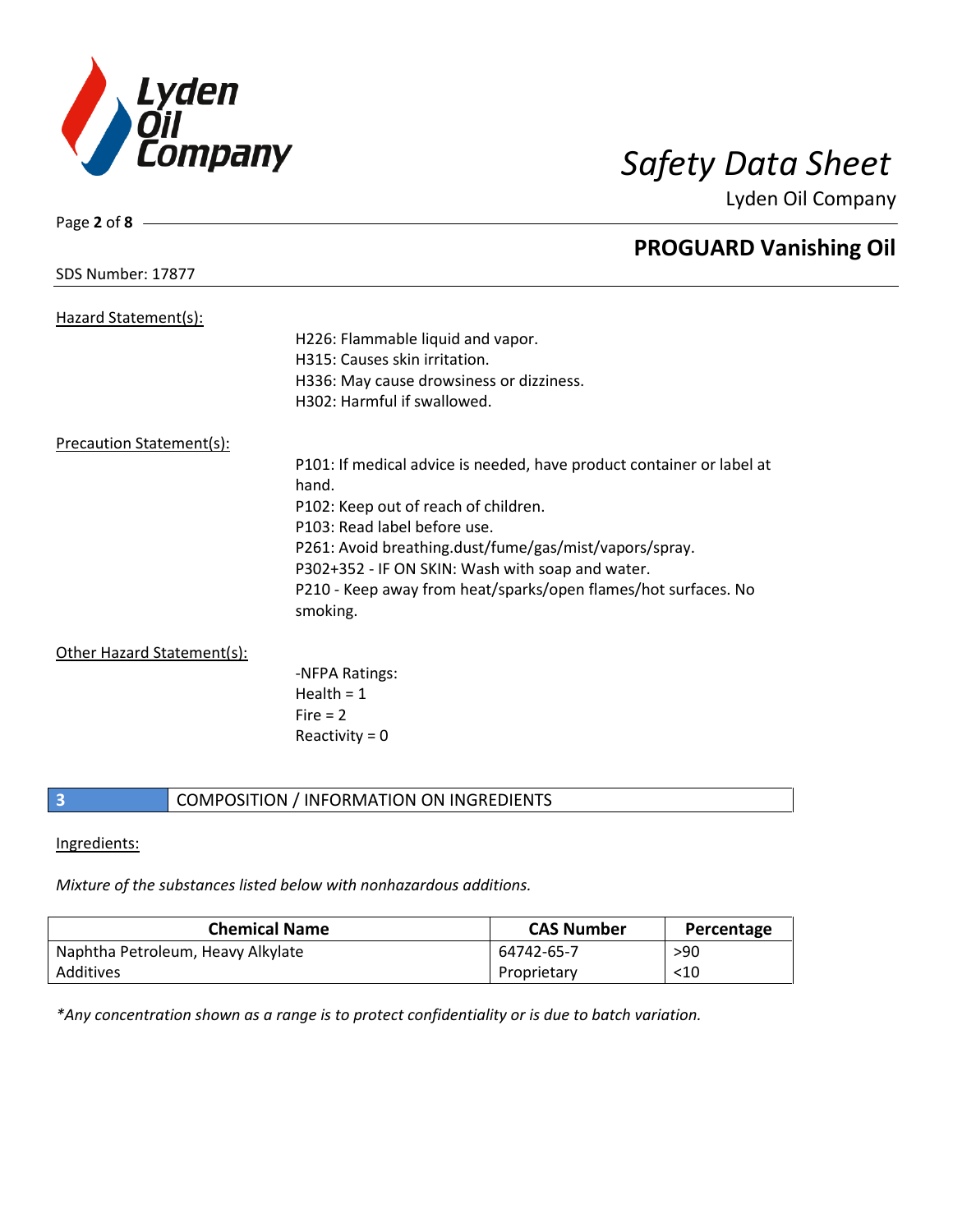

Lyden Oil Company

SDS Number: 17877

Page **3** of **8**

# **4** FIRST AID MEASURES Description of First Aid Measures: Inhalation: If any symptoms develop, move victim to fresh air and keep in a position comfortable for breathing. If symptoms persist, obtain medical attention. Skin Contact: Wash with soap and water. Remove contaminated clothing and wash before reuse. Get medical attention if needed. Eye Contact: Rinse opened eye for at least 15 minutes under running water. If symptoms persist, consult medical attention. Ingestion: Rinse mouth with water and drink plenty of water to dilute. Do NOT induce vomiting. If symptoms develop, obtain medical attention. Symptoms and Effects, both acute and delayed: No further relevent data available. Recommended Actions: Treat symptomatically. Call a doctor or poison control center for guidance. **5 FIRE FIGHTING MEASURES** Recommended Fire-Extinguishing Equipment: Use dry powder, foam, or carbon dioxide fire extinguishers. Water may be ineffective in fighting an oil fire unless used by experienced fire fighters.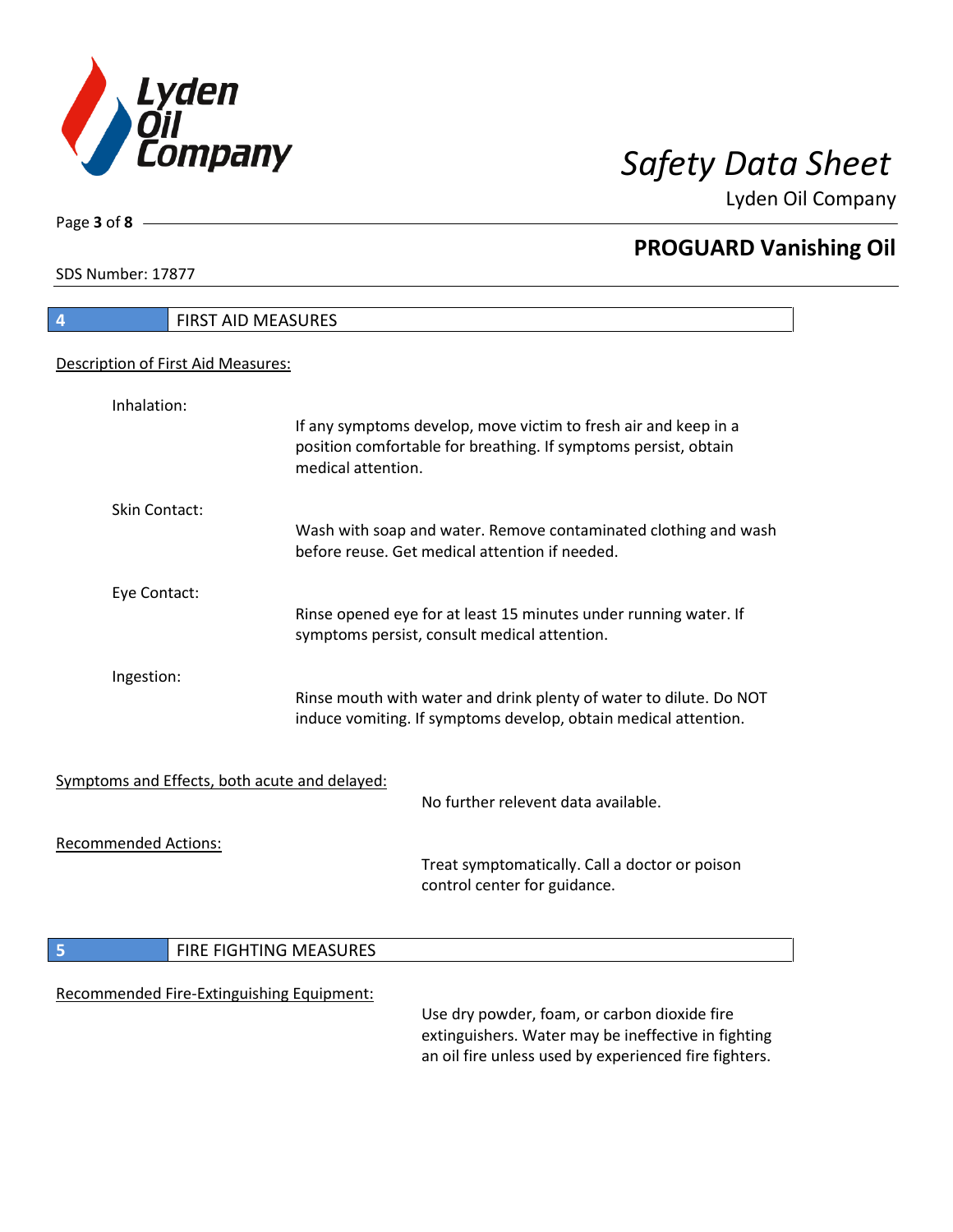

Lyden Oil Company

| Page 4 of 8 $-$                         |                                                                                                                                                                                                   |
|-----------------------------------------|---------------------------------------------------------------------------------------------------------------------------------------------------------------------------------------------------|
| SDS Number: 17877                       | <b>PROGUARD Vanishing Oil</b>                                                                                                                                                                     |
| Possible Hazards During a Fire:         |                                                                                                                                                                                                   |
|                                         | Hazardous combustion products may include: A<br>complex mixture of airborne solid and liquid<br>particulates and gases (smoke). Carbon monoxide.<br>Unidentified organic and inorganic compounds. |
| Recommendations to Firefighters:        | Wear self-contained breathing apparatus and<br>protective suit. Evacuate personnel to safe areas<br>and keep upwind of fire.                                                                      |
| <b>ACCIDENTAL RELEASE MEASURES</b><br>6 |                                                                                                                                                                                                   |
| <b>Personal Precautions:</b>            | Avoid contact with skin, eyes, and clothing.<br>Keep away from sources of ignition.                                                                                                               |
| <b>Emergency Procedures:</b>            | Contain spilled material, collect in suitable and<br>properly labeled containers.                                                                                                                 |
| <b>Environmental Precautions:</b>       | Do not allow product to reach sewage system or<br>any water course.<br>Inform respective authorities in case of seepage<br>into water course or sewage system.                                    |
| Cleanup Procedures:                     | Absorb with liquid-binding material (sand,<br>diatomite, acid binders, universal binders, sawdust).<br>Ensure adequate ventilation.                                                               |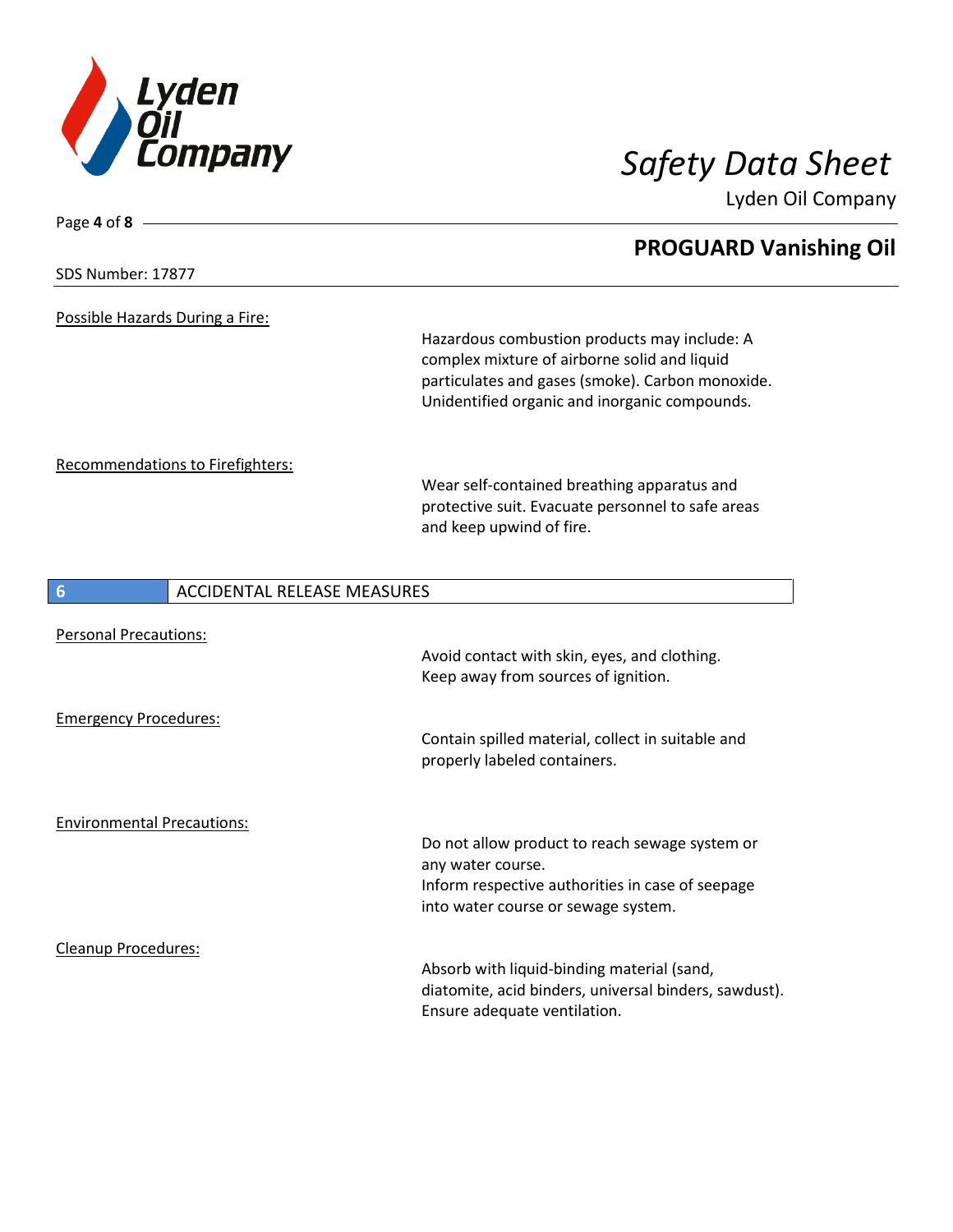

Lyden Oil Company

SDS Number: 17877

Page **5** of **8**

# **7 HANDLING AND STORAGE** Handling Precautions: Storage Requirements: Store in a cool, dry and ventilated area away from sources of heat, moisture and incompatible materials. Observe all warnings and precautions listed for the product. Keep container closed to prevent contamination. **8** EXPOSURE CONTROLS / PERSONAL PROTECTION Exposure Limits: No data available. Engineering Controls: All ventilation should be designed in accordance with OSHA standard (29 CFR 1910.94). Personal Protective Equipment: Keep away from foodstuffs, beverages, and feed. Immediately remove all soiled and contaminated clothing. Wash hands before breaks and at the end of work. Avoid contact with eyes and skin. Use safety glasses and gloves. **9** PHYSICAL AND CHEMICAL PROPERTIES

Color: Clear Physical State: Liquid Boiling Point: 175° C / 347° F

Odor: Data not available Odor Threshold: Data not available pH: Data not available Melting Point: Data not available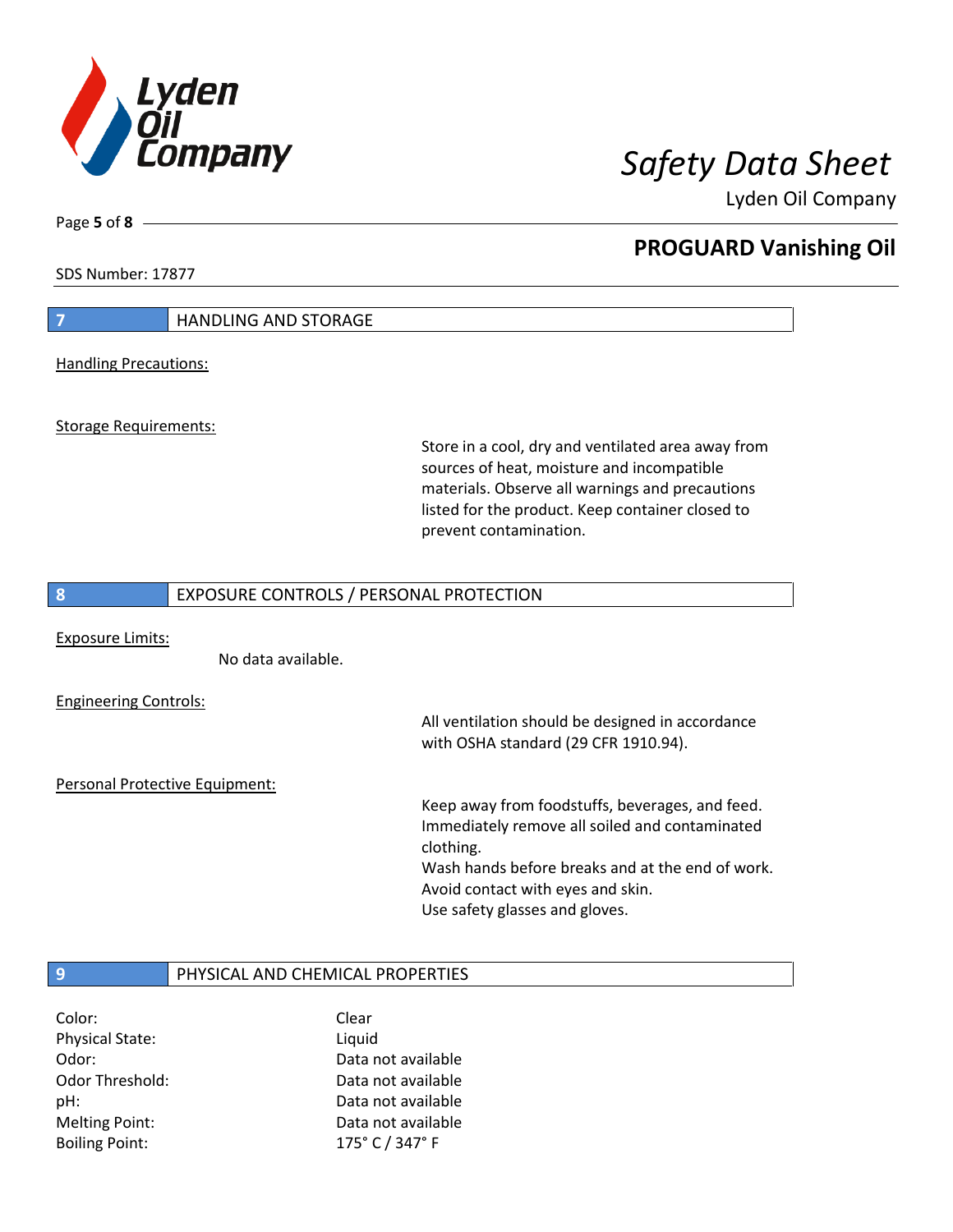

Lyden Oil Company

## SDS Number: 17877

Page **6** of **8**

| <b>Boiling Range:</b>      | Data not available |
|----------------------------|--------------------|
| Flash Point:               | 51.1° C / 124° F   |
| <b>Evaporation Rate:</b>   | Data not available |
| Flammability:              | Data not available |
| Flammability Limits:       | Data not available |
| Vapor Pressure:            | Data not available |
| Vapor Density:             | 5.3                |
| <b>Relative Density:</b>   | 0.758              |
| Solubilities:              | Insoluble in water |
| Partition Coefficient:     | Data not available |
| Auto-Ignition Temperature: | Data not available |
| Decomposition Temperature: | Data not available |
| Viscosity:                 | Data not available |
|                            |                    |

# **10** STABILITY AND REACTIVITY Stability: Stable under normal conditions. Reactivity: Not reactive under normal conditions. Conditions to Avoid: Temperatures above 50 °C, sparks, open flame, and direct sunlight. Hazardous Reactions: Flammable Liquid. Incompatible Materials: No further relevant information available. Decomposition Products: Oxides of carbon.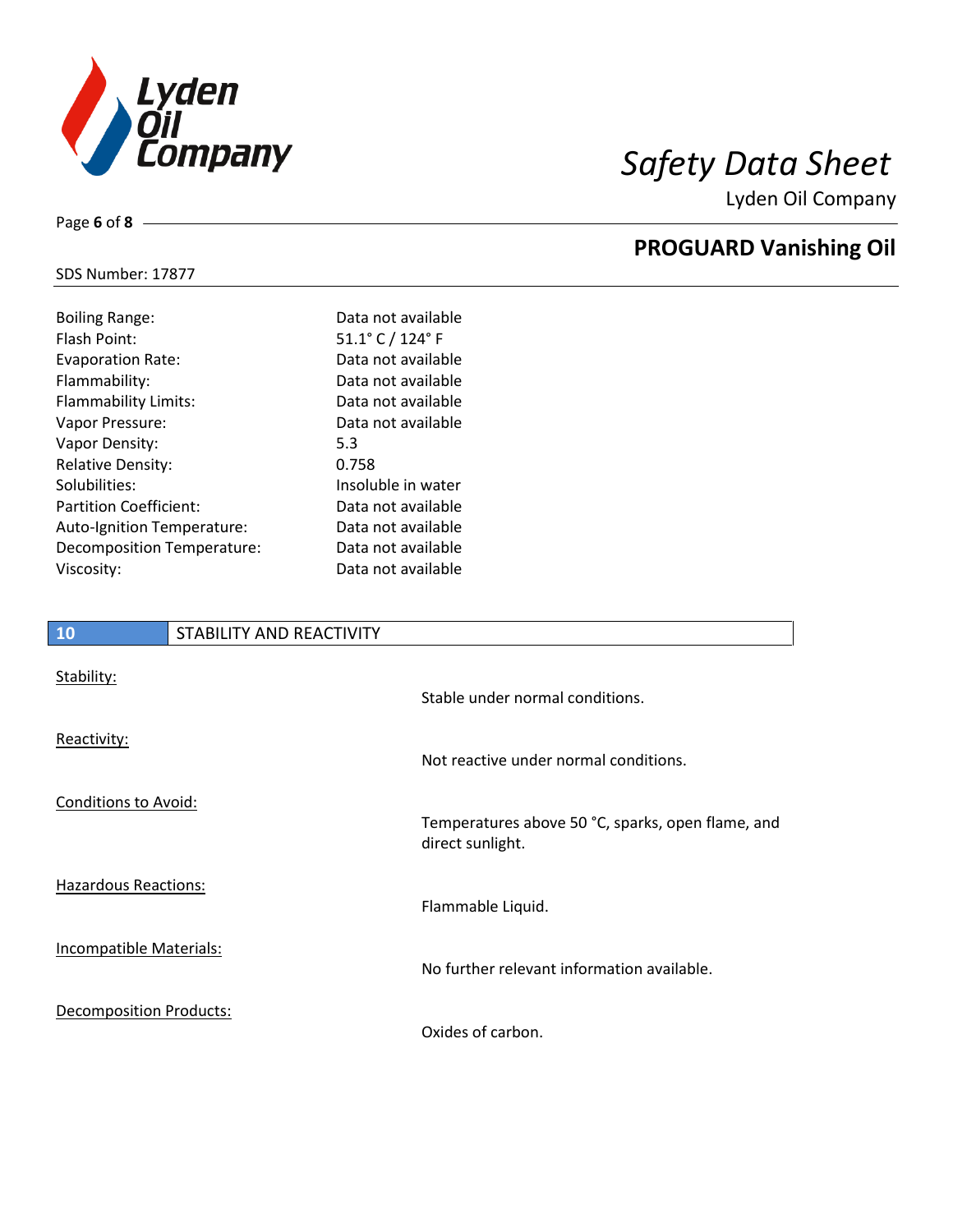

Lyden Oil Company

SDS Number: 17877

Page **7** of **8**

 $\overline{\phantom{a}}$ 

 $\overline{\phantom{a}}$ 

| 11                             | <b>TOXICOLOGICAL INFORMATION</b>                     |                                                                                                                                                                                           |
|--------------------------------|------------------------------------------------------|-------------------------------------------------------------------------------------------------------------------------------------------------------------------------------------------|
| Routes of Exposure:            |                                                      |                                                                                                                                                                                           |
|                                |                                                      | Inhalation, skin and eye contact are the primary<br>routes of exposure although exposure may occur<br>following accidental ingestion.                                                     |
| <b>Exposure Effects:</b>       |                                                      |                                                                                                                                                                                           |
|                                |                                                      | -On the skin: May cause mild skin irritation.<br>Prolonged or repeated skin contact as from clothing<br>wet with material may cause dermatitis.<br>-On the eye: May cause eye irritation. |
| <b>Measures of Toxicity:</b>   |                                                      | No test data available.                                                                                                                                                                   |
|                                | Carcinogenic/Mutagenic Precautions:                  | Non-carcinogenic and not expected to be<br>mutagentic.                                                                                                                                    |
| 12                             | <b>ECOLOGICAL INFORMATION</b>                        |                                                                                                                                                                                           |
|                                |                                                      |                                                                                                                                                                                           |
| <b>Ecological Precautions:</b> |                                                      | Do not allow product to reach ground water, water<br>course or sewage system.                                                                                                             |
| <b>Ecological Effects:</b>     | No specific environmental or aquatic data available. |                                                                                                                                                                                           |
| <b>13</b>                      | <b>DISPOSAL CONSIDERATIONS</b>                       |                                                                                                                                                                                           |
| Disposal Methods:              |                                                      | Dispose of waste material in accordance with all<br>local, state, and federal requirements.                                                                                               |
|                                |                                                      |                                                                                                                                                                                           |
| Disposal Containers:           |                                                      | Use properly approved container for disposal.                                                                                                                                             |